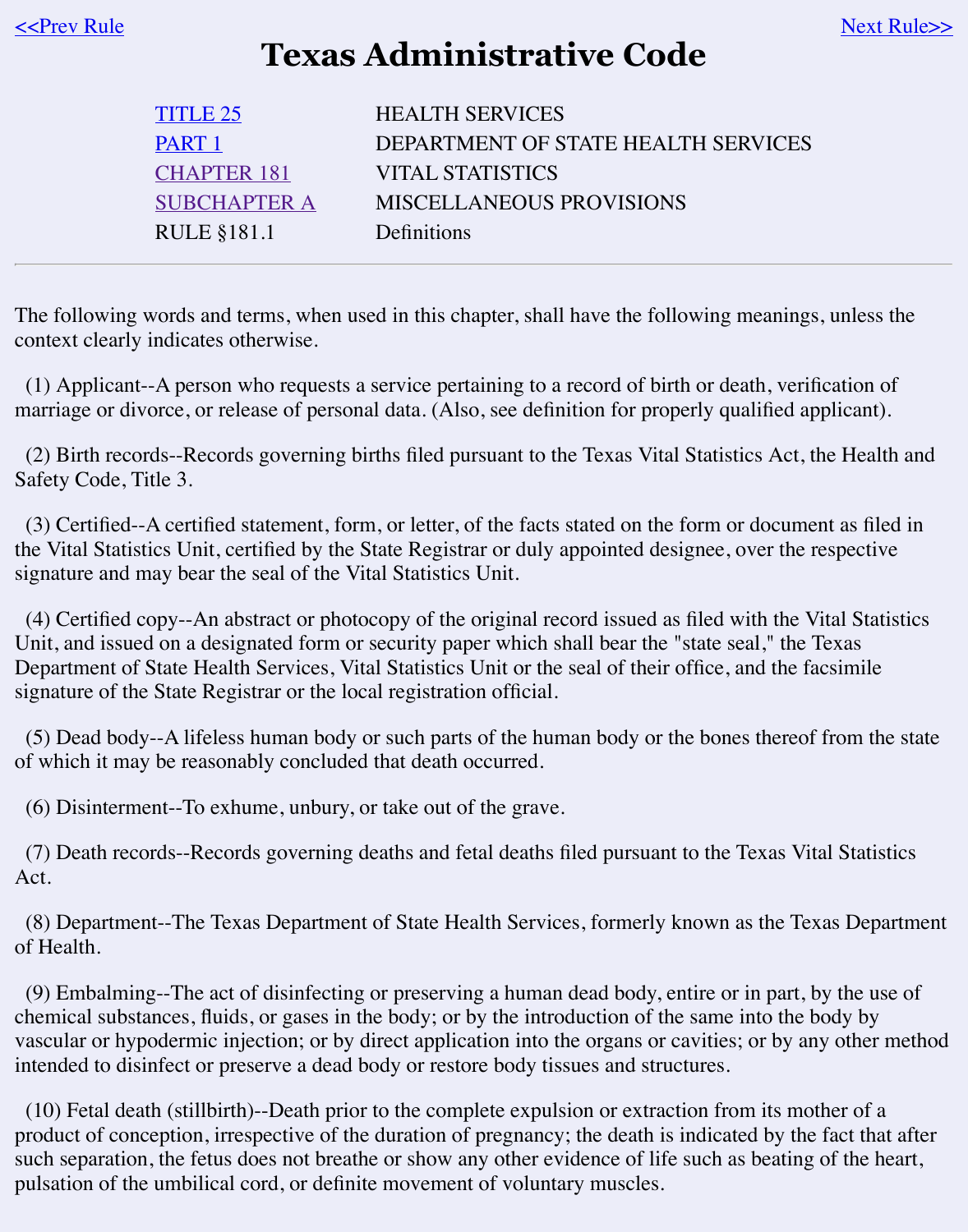(11) Genealogist--An individual who traces the descent of persons or families. He or she may be an individual family member or a person hired by the family to trace a family tree or do family research.

 (12) Identification of applicant--Each applicant must present a current form of government issued photo identification along with his or her application. If the applicant is unable to present a current form of photo identification, two valid supporting forms of identification may be presented, one of which bears the applicant's signature.

 (13) Immediate family member--The registrant, his or her guardian, or the children, spouses, parents, siblings, or grandparents of the registrant.

 (14) Indexes--An index to or listing of birth records, death records, applications for marriage licenses, and reports of divorce or annulment of marriage.

 (A) Consolidated indexes--These indexes are vital records consisting of more than one event year. Consolidated indexes may be prepared for any vital event at the discretion of the State Registrar in the form prescribed.

 (B) General birth and death indexes--These indexes are maintained or established by the Vital Statistics Unit or a local registration official which shall be prepared by event year, in alphabetical order by surname of the registrant, followed by any given names or initials, the date of the event, the county of occurrence, the state or local file number, the name of the father, the maiden name of the mother, and sex of the registrant.

 (C) Summary birth and death index--These indexes are maintained or established by the Vital Statistics Unit or a local registration official which shall be prepared by event year, in alphabetical order by surname of the registrant, followed by any given names or initials, the date of the event, the county of occurrence, and sex of the registrant.

(15) Interment--Burial or the act of placing in a grave.

 (16) Legal representative (personal representative or agent)--An attorney in fact, a funeral director, or any other person designated by affidavit, contract, or court order acting on behalf and for the benefit of the registrant or his or her immediate family. In order to determine the need for protection for personal property rights when the legal representative is acting on behalf and for the benefit of the registrant or the registrant's immediate family or other entity having a direct and tangible interest in the record, the State Registrar, Local Registrar, or county clerk shall require a designation document or an attested statement to that effect.

 (17) Live birth--The complete expulsion or extraction from its mother of a product of conception, irrespective of the duration of pregnancy, which, after such separation, breathes or shows any other evidence of life such as beating of the heart, pulsation of the umbilical cord, or definite movement of voluntary muscles, whether or not the umbilical cord has been cut or the placenta is attached; each product of such a birth is considered live born.

 (18) Local registration official--A county clerk or person authorized by the Vital Statistics Act to maintain a duplicate system of records for each birth, death, or fetal death that occurs in the person's jurisdiction.

 (19) Non-institutional birth--A birth occurring outside a hospital or birthing center licensed by the Texas Department of State Health Services.

 (20) Person in charge of interment--Any person who places or causes to be placed a fetus, dead body or the ashes, after cremation, in a grave, vault, urn, or other receptacle, or otherwise disposes thereof.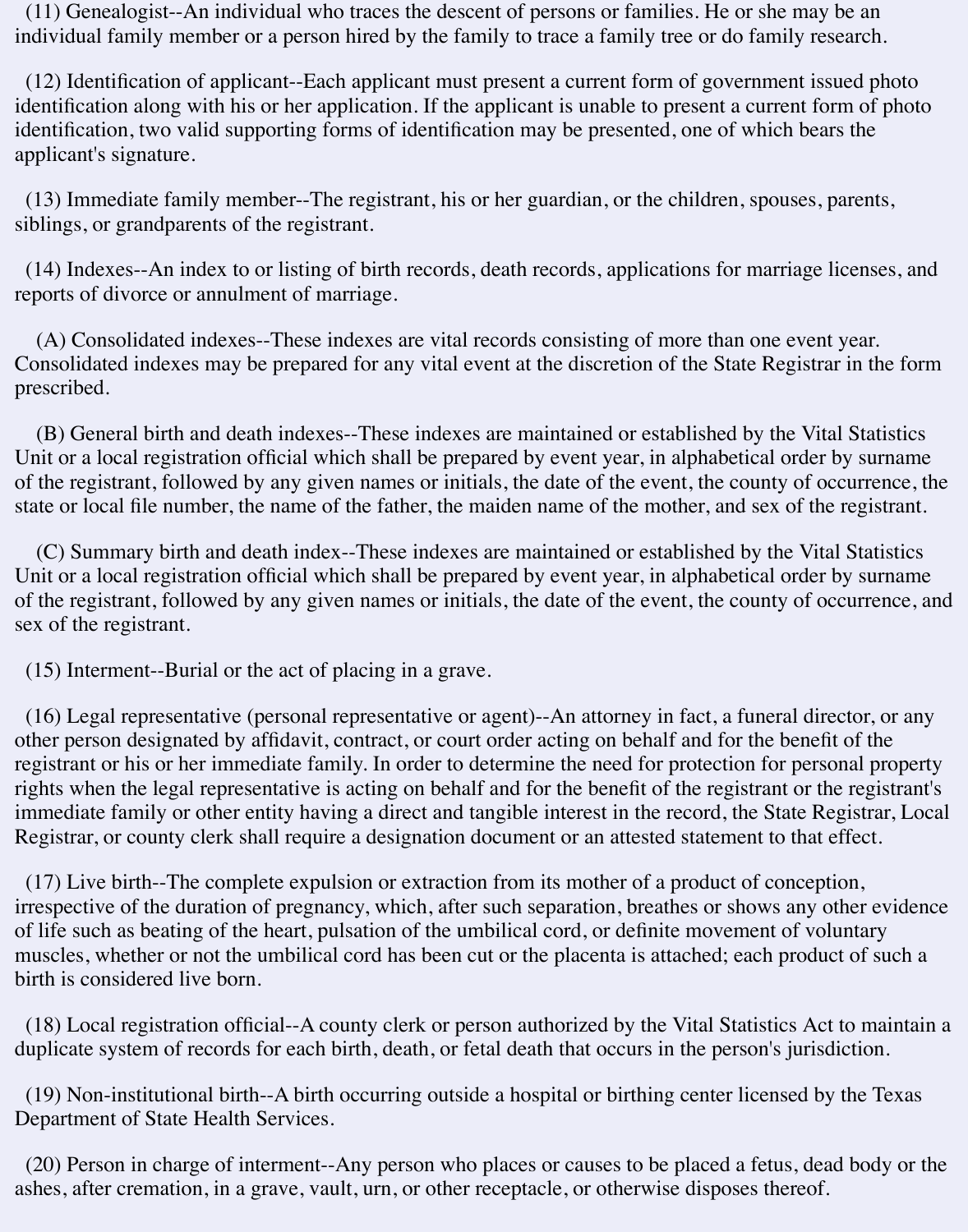(21) Properly qualified applicant (qualified applicant)--The registrant, or immediate family member either by blood, marriage or adoption, his or her guardian, or his or her legal agent or representative. Local, state and federal law enforcement or governmental agencies and other persons may be designated as properly qualified applicants by demonstrating a direct and tangible interest in the record when the information in the record is necessary to implement a statutory provision or to protect a personal legal property right. A properly qualified applicant may also be a person who has submitted an application for a request to release personal information and has been approved as outlined in §181.11 of this title (relating to Requests for Personal Data).

 (22) Registrant--The individual named on the certificate of birth, death, or fetal death; application for marriage license; or report of divorce or annulment of marriage.

 (23) Registrar--The State Registrar or a Local Registrar as recognized by the Texas Department of State Health Services, Vital Statistics Unit.

 (24) Research copy--A plain paper noncertified reproduction of the complete original document or a portion of the original document.

 (25) Search--The act of examining the files and/or indexes maintained by the Vital Statistics Unit for a specific record or information.

 (26) Signature--The name of a person written with his or her own hand; or by an electronic process approved by the State Registrar.

 (27) State Registrar--The Unit Director of the Vital Statistics Unit, Texas Department of State Health Services.

 (28) Supplemental Birth Certificate--A new birth certificate prepared and filed by the Vital Statistics Unit, which is based upon a paternity determination, or adoption. This new birth certificate replaces the original certificate of birth.

 (29) Birth Verification--A noncertified statement only of the registrant's name, date of birth, and place of birth as it appears on the birth index filed with the Vital Statistics Unit.

 (30) Death Verification--A noncertified statement only of the registrant's name, date of death, and place of death as it appears on the death index filed with the Vital Statistics Unit.

 (31) Fetal Death Verification--A noncertified statement only of the registrant's name, date of delivery, and place of delivery as it appears on the fetal death index filed with the Vital Statistics Unit.

 (32) Marriage Verification--A noncertified statement only of the registrant's name, date of marriage, and place of marriage as it appears on the application for marriage license index filed with the Vital Statistics Unit.

 (33) Report of Divorce or Annulment of Marriage Verification--A noncertified statement only of the registrant's name, date of divorce, and place of divorce as it appears on the report of divorce or annulment of marriage index as it appears on the birth index filed with the Vital Statistics Unit.

 (34) Vital statistics--The registration, preparation, transcription, collection, compilation, distribution and preservation of data pertaining to births, adoptions, paternity determinations, deaths, fetal deaths, suits affecting parent child relationship, court of continuing jurisdiction, marital status, and such other data as deemed necessary by the department.